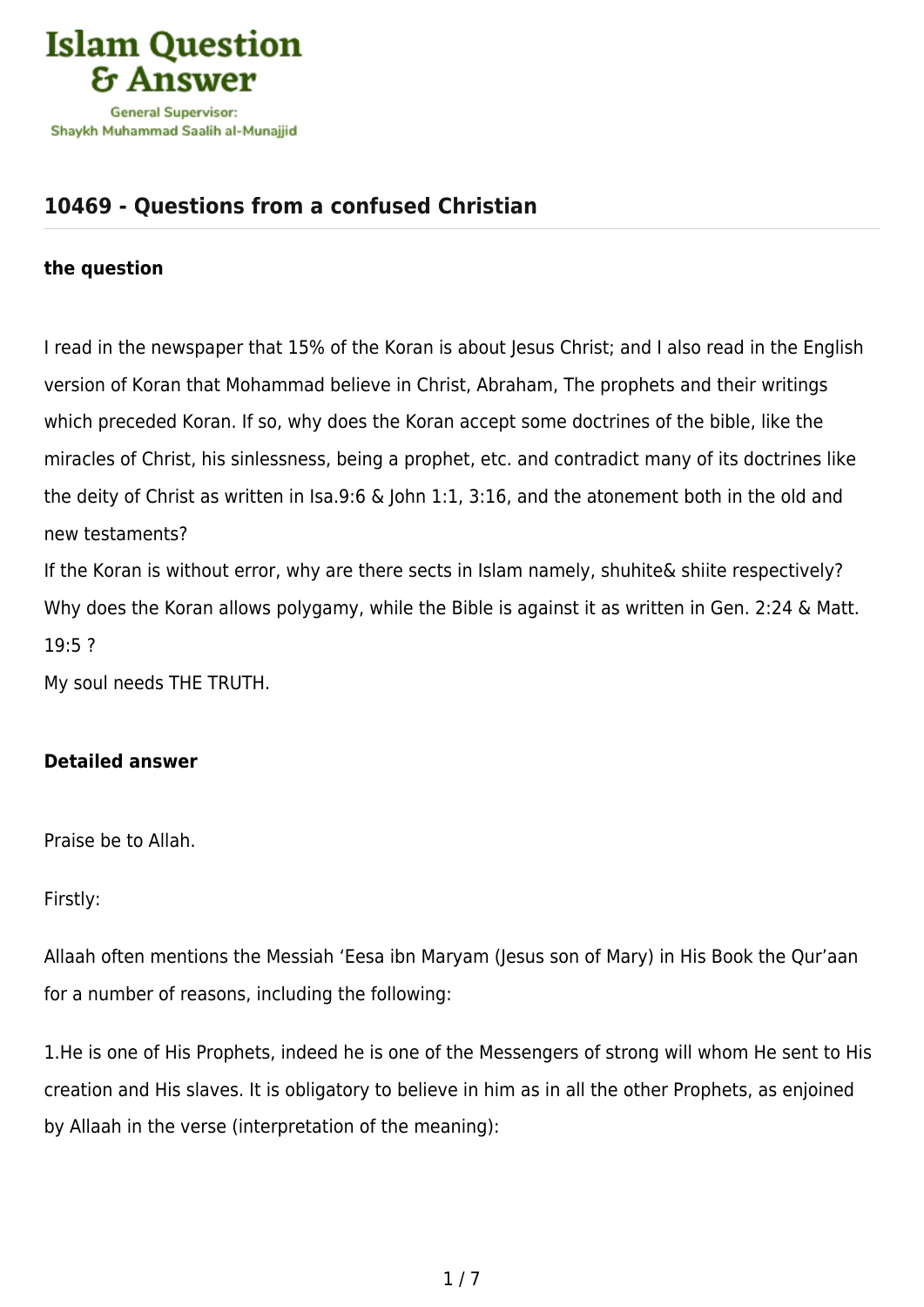

"Say (O Muslims): We believe in Allaah and that which has been sent down to us and that which has been sent down to Ibraaheem (Abraham), Ismaa'eel (Ishmael), Ishaaq (Isaac), Ya'qoob (Jacob), and to Al-Asbaat [the offspring of the twelve sons of Ya'qoob (Jacob)], and that which has been given to Moosa (Moses) and 'Eesa (Jesus), and that which has been given to the Prophets from their Lord. We make no distinction between any of them, and to Him we have submitted (in Islam)"

[al-Baqarah 2:136]

2.The first people whom we should be concerned about when calling others to Islam are the People of the Book, i.e., the Jews and the Christians, because they are the closest of later nations to whom the later Messengers were sent. Both the Jews and the Christians knew of the coming of Muhammad (peace and blessings of Allaah be upon him) and his attributes were written in their books, the Tawraat (Torah) and Injeel (Gospel). So they should not deny what they find in their books and they should hasten to believe in him, because they already believe in the Messengers who came before him, unlike other nations who worshipped idols. Because they did not believe in the Last Messenger (peace and blessings of Allaah be upon him) as they were enjoined to do, they had to be refuted and shown how they had distorted the message of divine Oneness (Tawheed). This is why they are frequently mentioned in the verses of the Qur'aan.

3.Tawheed (the Oneness of God) is the basic principle upon which everything else, both religious and worldly affairs, is to be built; through Tawheed people will be saved from Hell and admitted to Paradise. This means affirming that Allaah is One. We see that the Jews and Christians differed concerning 'Eesa ibn Maryam. The Jews said that he was a charlatan who told lies about God, so he had to be killed. The Christians differed from them greatly; some of them said that he was God, and some of them said that he was the son of God, but was one with Him in the Trinity, so that outwardly he appeared to be the son of God but he was in fact God. And some of them said that he was the third person of the Trinity which is a rejection of Tawheed. Others said that he was a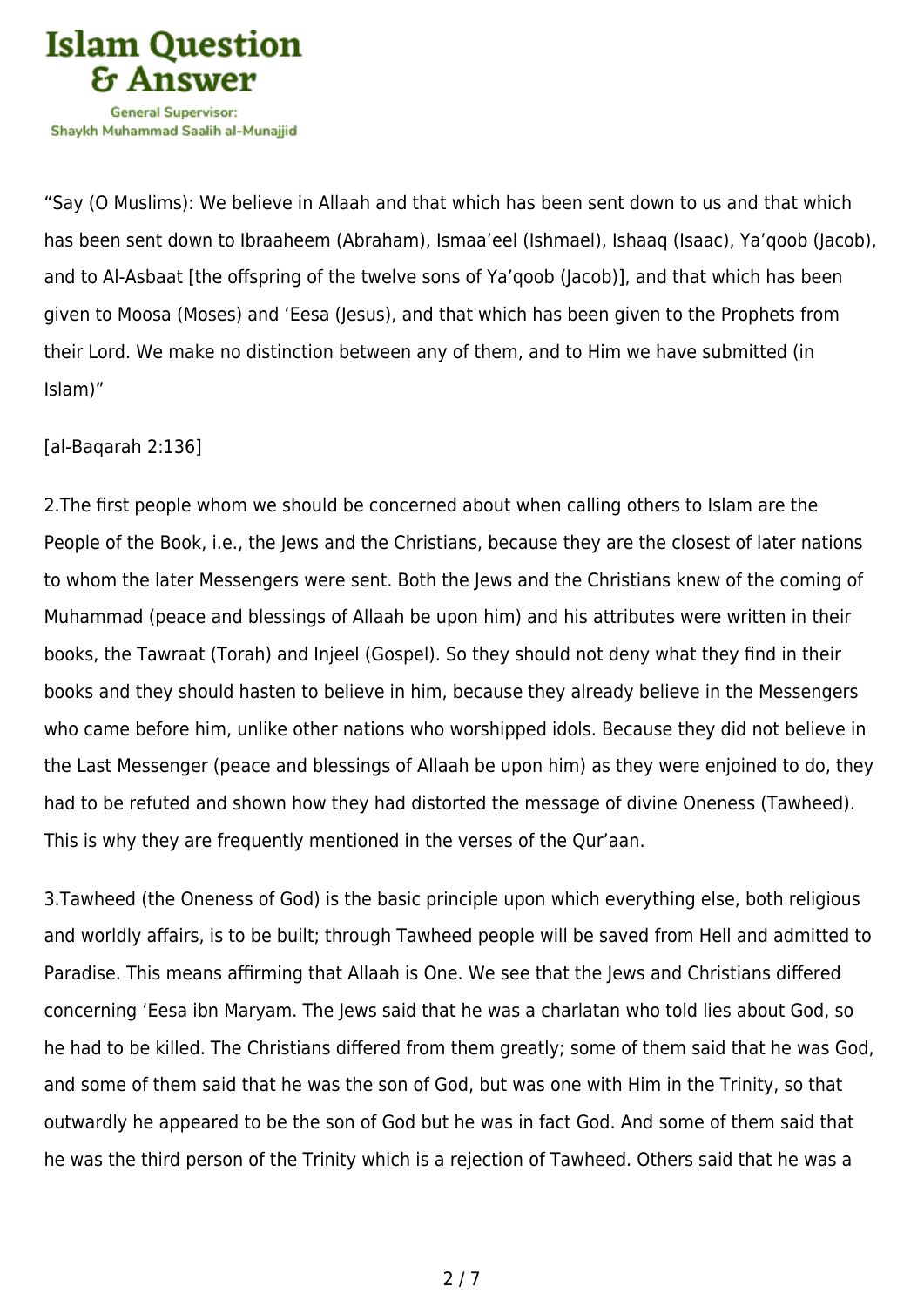

Messenger from God and was human like the rest of mankind, but that Allaah singled him out to perform miracles in order to establish proof against people. The last group are the ones who were right. So it was essential to explain the matter and describe 'Eesa in befitting terms. As with all the other Prophets and Messengers, it is not inappropriate to say that he was a human being, created from clay, whom Allaah chose from among all of mankind to be created without a father, as a manifestation of the power of Allaah to create a man outside the usual means. The likeness of 'Eesa before Allaah is like Adam, as Allaah says (interpretation of the meaning):

"Verily, the likeness of 'Eesa (Jesus) before Allaah is the likeness of Adam. He created him from dust, then (He) said to him: 'Be!' — and he was"

[Aal 'Imraan 3:59]

This is the correct belief concerning the creation of the Prophet of Allaah 'Eesa, which was a miracle for all the people to see.

But the miracle of Adam's creation is greater. For 'Eesa (peace be upon him) was created without a father, but Adam was created without a father or a mother, and this is more expressive of the power of Allaah to create; it is more miraculous than the creation of 'Eesa (peace be upon him). For all these reasons and others, it was essential to explain the issue of 'Eesa (peace be upon him) and put matters straight.

In conclusion, the miracles which Allaah gave to 'Eesa (peace be upon him) were just like the miracles of all the other Prophets, to prove that he was speaking the truth and that he was truly a Messenger from Allaah. But those who distorted the religion confused the matter for the simpleminded people and used his miracles as a justification to say that he was the son of God or that he was God. All of that is a distortion of the teachings and message of the Messiah (peace be upon him).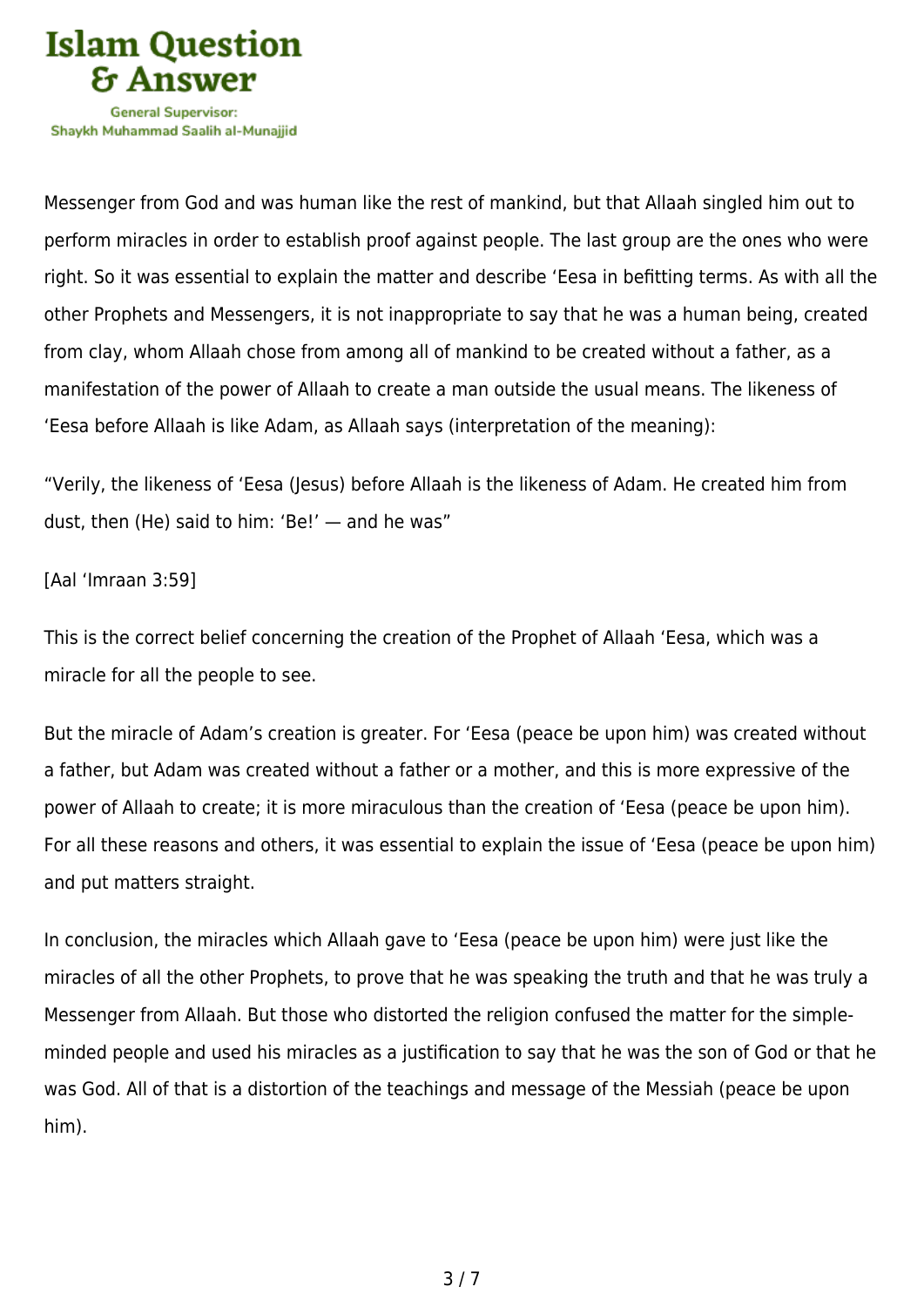

Shavkh Muhammad Saalih al-Munaiiid

If everyone who follows a Prophet were to take the miracles which Allaah bestowed upon him as a sign that he was a god, then all the Prophets would be gods and each Prophet would be different from the others. For the mountains glorified Allaah along with Dawood (David – peace be upon him), but they did not do so with 'Eesa. The sea was parted for Moosa (Moses – peace be upon him) and he spoke with his Lord and his Lord spoke with him, so he was known as Kaleem-Allaah (the one who spoke with Allaah), but this did not happen to 'Eesa (peace be upon him). Allaah flooded the earth in response to the supplication of Nooh (Noah – peace be upon him) and that did not happen to 'Eesa (peace be upon him). Allaah singled out Muhammad (peace and blessings of Allaah be upon him) to speak to him and to protect his miracle from being lost or distorted; he alone was sent to all of mankind, and he was given miracles that were not given to 'Eesa. So how could that be taken to mean that they were all gods?

## Secondly:

With regard to the view that if the Qur'aan were not distorted there would not be all these many sects such as the Shi'ah and other groups.

The answer to that is that the Qur'aan cannot force people to choose the right path, because the Qur'aan is simply guidance (and it is up to people to choose). Allaah has warned us about these sects and groups, and He has forbidden us to imitate the nations who became divided in religious matters. Allaah says (interpretation of the meaning):

"and be not of Al-Mushrikoon (the polytheists, idolaters, disbelievers in the Oneness of Allaah).

Of those who split up their religion (i.e. who left the true Islamic Monotheism), and became sects, [i.e. they invented new things in the religion (Bid'ah), and followed their vain desires], each sect rejoicing in that which is with it"

[al-Room 30:31-32]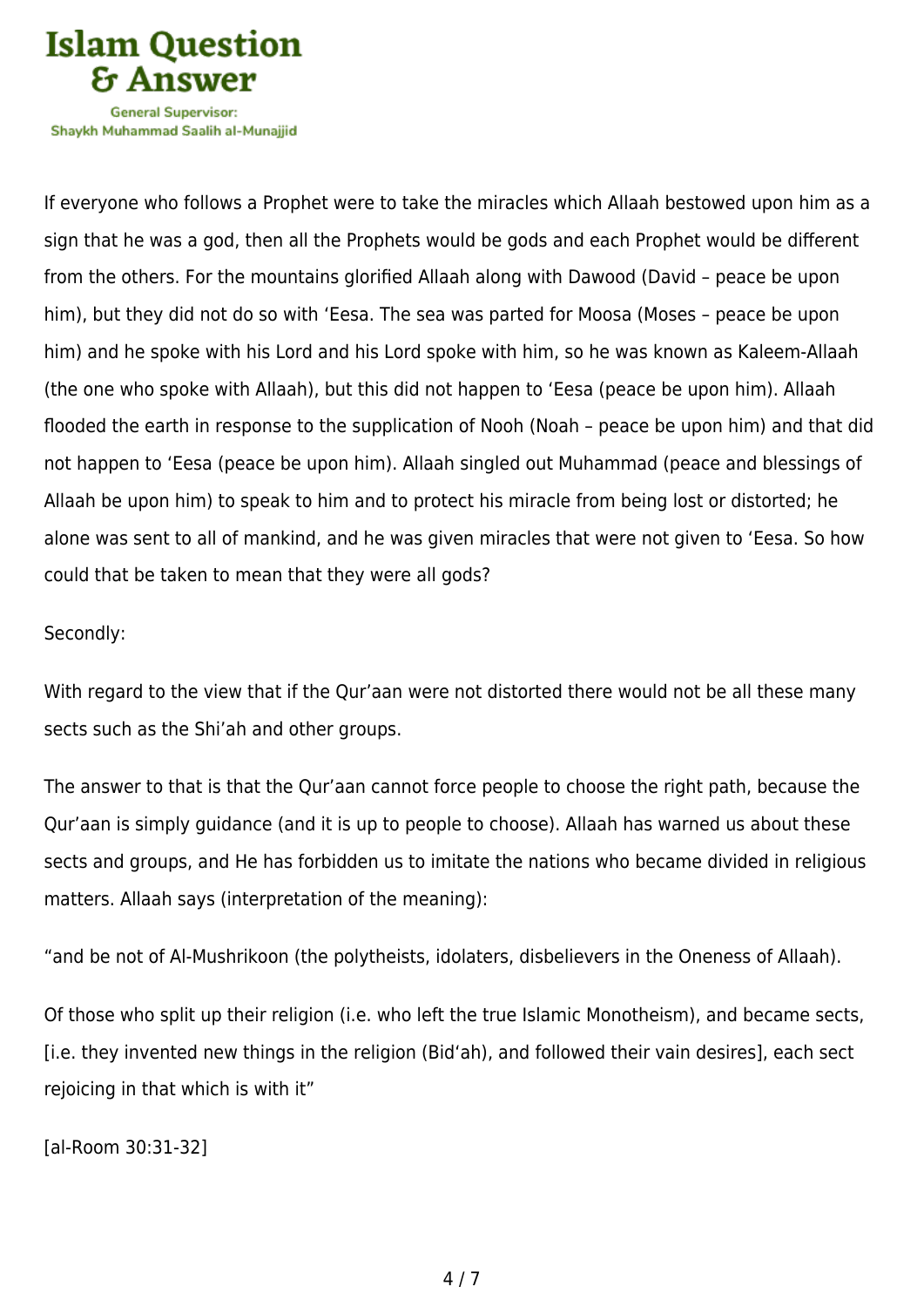

"And be not as those who divided and differed among themselves after the clear proofs had come to them. It is they for whom there is an awful torment"

[Aal 'Imraan 3:105]

Allaah has commanded them to adhere to His Book and to follow the Sunnah (way, path) of His Prophet (peace and blessings of Allaah be upon him), as He says (interpretation of the meanings):

"And hold fast, all of you together, to the Rope of Allaah (i.e. this Qur'aan), and be not divided among yourselves, and remember Allaah's Favour on you, for you were enemies one to another but He joined your hearts together, so that, by His Grace, you became brethren (in Islamic Faith), and you were on the brink of a pit of Fire, and He saved you from it. Thus Allaah makes His Ayaat (proofs, evidences, verses, lessons, signs, revelations, etc.,) clear to you, that you may be guided"

[Aal 'Imraan 3:103]

"O you who believe! Make not (a decision) in advance before Allaah and His Messenger, and fear Allaah. Verily, Allaah is All-Hearing, All-Knowing"

[al-Hujuraat 49:1]

i.e., do not say or do anything that goes against the Book of Allaah and the Sunnah of His Messenger (peace and blessings of Allaah be upon him).

What is meant here is that Allaah forbade the people to split into various groups, and He commanded them to be united, but they followed their own whims and desires, and they cast the Book of Allaah behind their backs, and if they were confused about a verse from the Book of Allaah, they did not refer to the Sunnah of the Messenger of Allaah (peace and blessings of Allaah be upon him) in order to understand it, rather they let their own opinion and corrupt reasoning be the judge. All of that is not from the Qur'aan and not from the Sunnah of the Messenger of Allaah (peace and blessings of Allaah be upon him).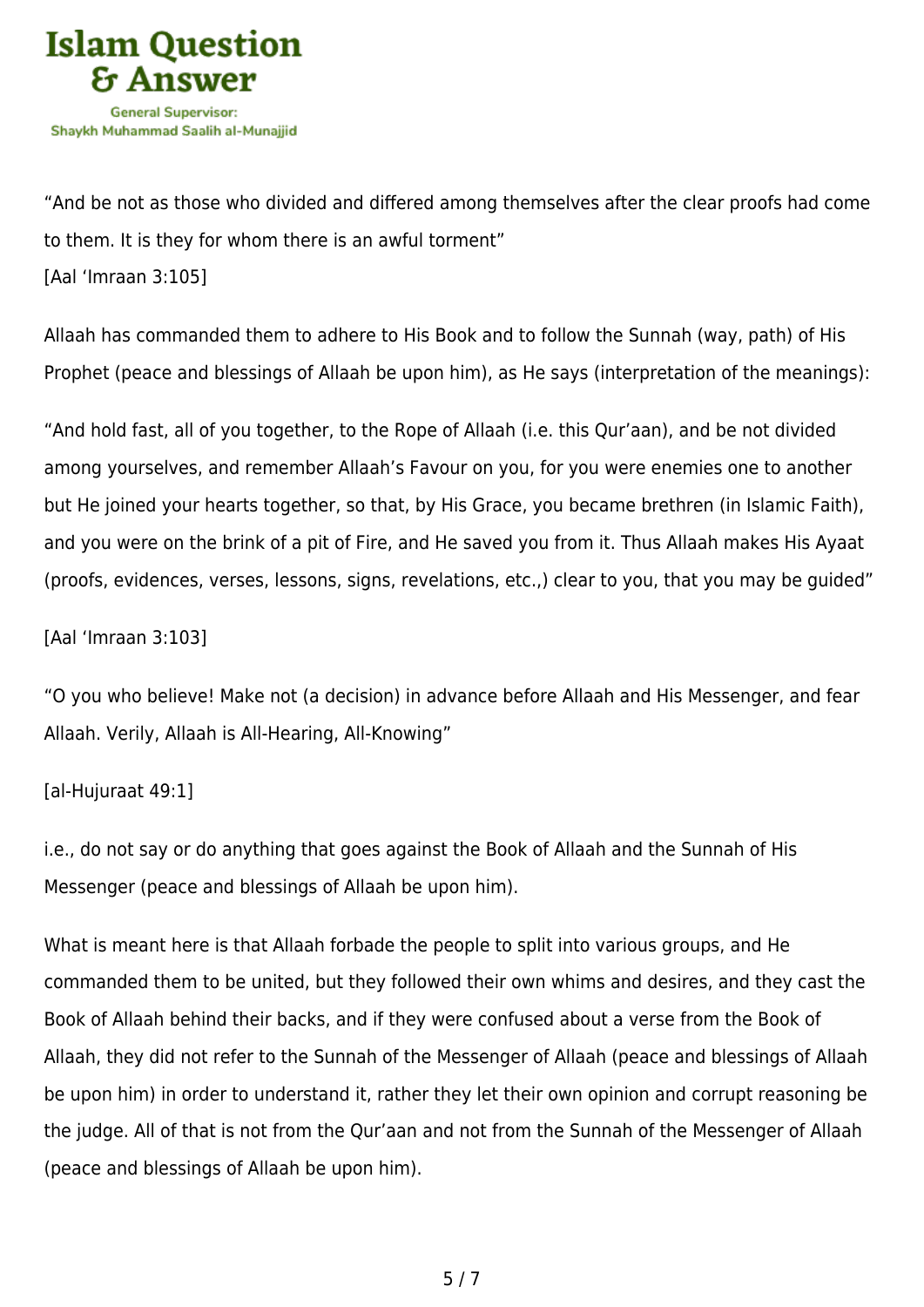

Thirdly:

With regard to the question about plural marriage in Islam and its being forbidden in the New Testament, it should be noted that Allaah gave each Messenger his own laws and path. Allaah enjoined Tawheed (belief in the Oneness of Allaah) upon every single Prophet whom He sent, but the laws varied and some of them abrogated others. Some things that were permissible at the time of Adam (peace be upon him) were abrogated at the time of Nooh (peace be upon him).

The laws that existed at the time of Moosa (Moses – peace be upon him) were partially abrogated at the time of 'Eesa (Jesus – peace be upon him), as Allaah tells us (interpretation of the meaning):

"To each among you, We have prescribed a law and a clear way"

[al-Maa'idah 5:48]

So once this is understood, we will realize that plural marriage did not exist only in the law of Muhammad (peace and blessings of Allaah be upon him), rather it existed in the laws of all the previous Prophets. For example, Ya'qoob (Jabob – peace be upon him) had two wives and was married to two sisters at the same time, according to the Old Testament, as it says in the Book of Genesis 29:15-35.

The father of the Prophets, Ibraaheem (Abraham – peace be upon him) was also married to two women, Haajar (Hagar) and Saara (Sarah). The Old Testament mentions that the Prophet of Allaah Dawood (David) had seventy or ninety-nine wives, and Sulaymaan (Solomon) had one hundred wives. These and other examples demonstrate that each of the Prophets implemented the laws that Allaah had prescribed. Plural marriage is not only for this ummah (nation – i.e., the Muslims). The fact that the Christians do not allow it may be for two reasons:

1 – This is one of the laws of Allaah which was binding before the time of Muhammad (peace and